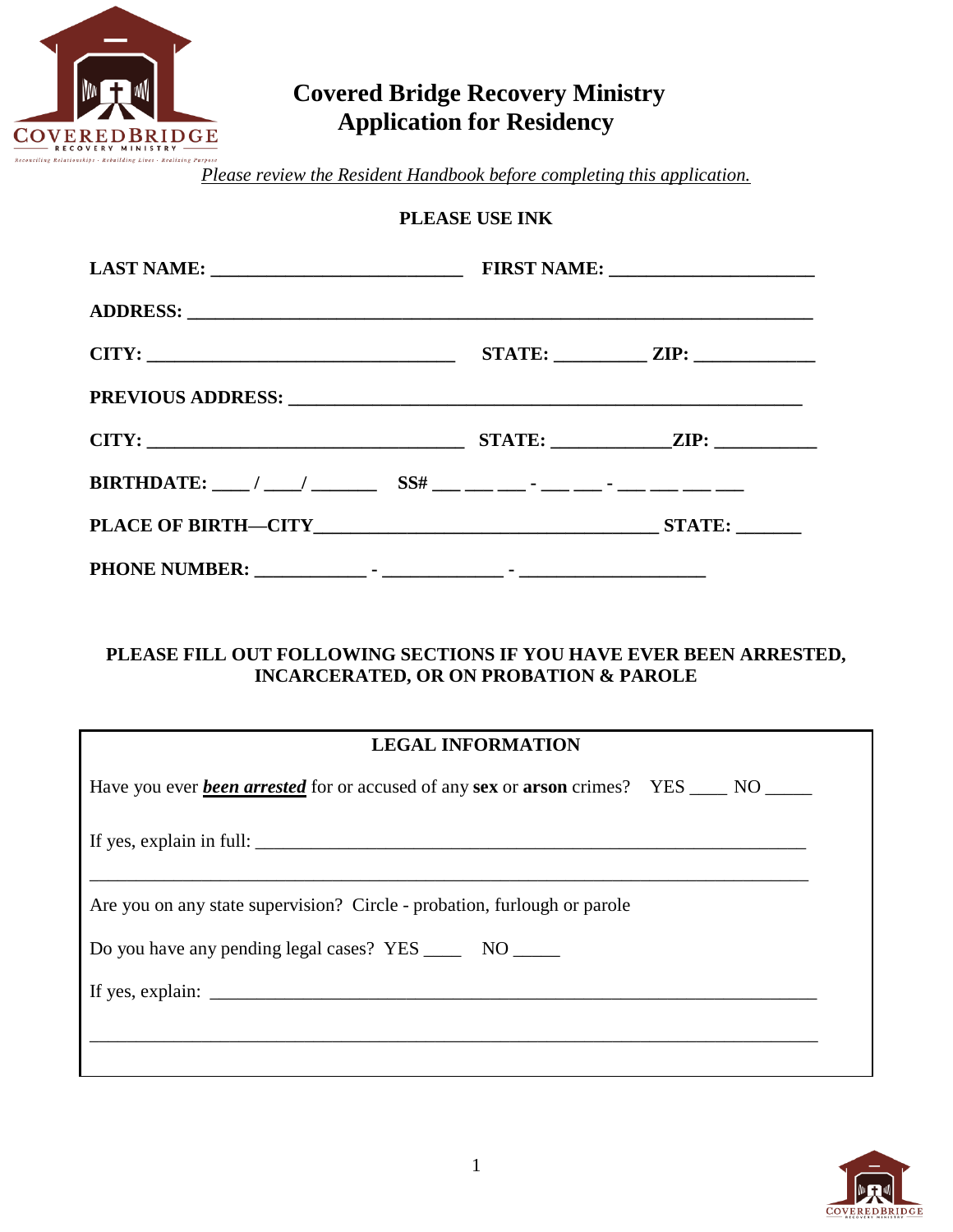| List ALL crimes for which you have been arrested                                                                                                                                                                                                                                                   |                                                                                                                        |  |
|----------------------------------------------------------------------------------------------------------------------------------------------------------------------------------------------------------------------------------------------------------------------------------------------------|------------------------------------------------------------------------------------------------------------------------|--|
| <b>CRIME</b>                                                                                                                                                                                                                                                                                       | <b>STATUS</b>                                                                                                          |  |
|                                                                                                                                                                                                                                                                                                    | <u> 1989 - Johann John Harry Harry Harry Harry Harry Harry Harry Harry Harry Harry Harry Harry Harry Harry Harry H</u> |  |
|                                                                                                                                                                                                                                                                                                    |                                                                                                                        |  |
|                                                                                                                                                                                                                                                                                                    |                                                                                                                        |  |
| If more space is needed attach Rap Sheet                                                                                                                                                                                                                                                           |                                                                                                                        |  |
| If incarcerated when is your projected release date? ___________________________                                                                                                                                                                                                                   |                                                                                                                        |  |
| Are you presently serving a "sanction"? YES_______ HOW LONG?                                                                                                                                                                                                                                       |                                                                                                                        |  |
| When is your maximum?                                                                                                                                                                                                                                                                              |                                                                                                                        |  |
| Will you be on F.S.U. (Conditional Reentry)? YES_______ NO________                                                                                                                                                                                                                                 |                                                                                                                        |  |
| Do you have ANY present "No Contact" orders from the court or DOC? YES_                                                                                                                                                                                                                            | NO <sub>1</sub>                                                                                                        |  |
| Name(s) of person(s) $\frac{1}{2}$ = $\frac{1}{2}$ = $\frac{1}{2}$ = $\frac{1}{2}$ = $\frac{1}{2}$ = $\frac{1}{2}$ = $\frac{1}{2}$ = $\frac{1}{2}$ = $\frac{1}{2}$ = $\frac{1}{2}$ = $\frac{1}{2}$ = $\frac{1}{2}$ = $\frac{1}{2}$ = $\frac{1}{2}$ = $\frac{1}{2}$ = $\frac{1}{2}$ = $\frac{1}{2}$ |                                                                                                                        |  |
| How much TOTAL time has you spent in prison?                                                                                                                                                                                                                                                       |                                                                                                                        |  |
| What programs will you be required (or likely to be required) to participate in as a condition of your                                                                                                                                                                                             |                                                                                                                        |  |

## **MEDICAL/HEALTH HISTORY**

| Location                                                                            | Date (month/yr) |
|-------------------------------------------------------------------------------------|-----------------|
|                                                                                     |                 |
| Do you have any physical problems? YES ________ NO ________ List and describe below |                 |
|                                                                                     |                 |

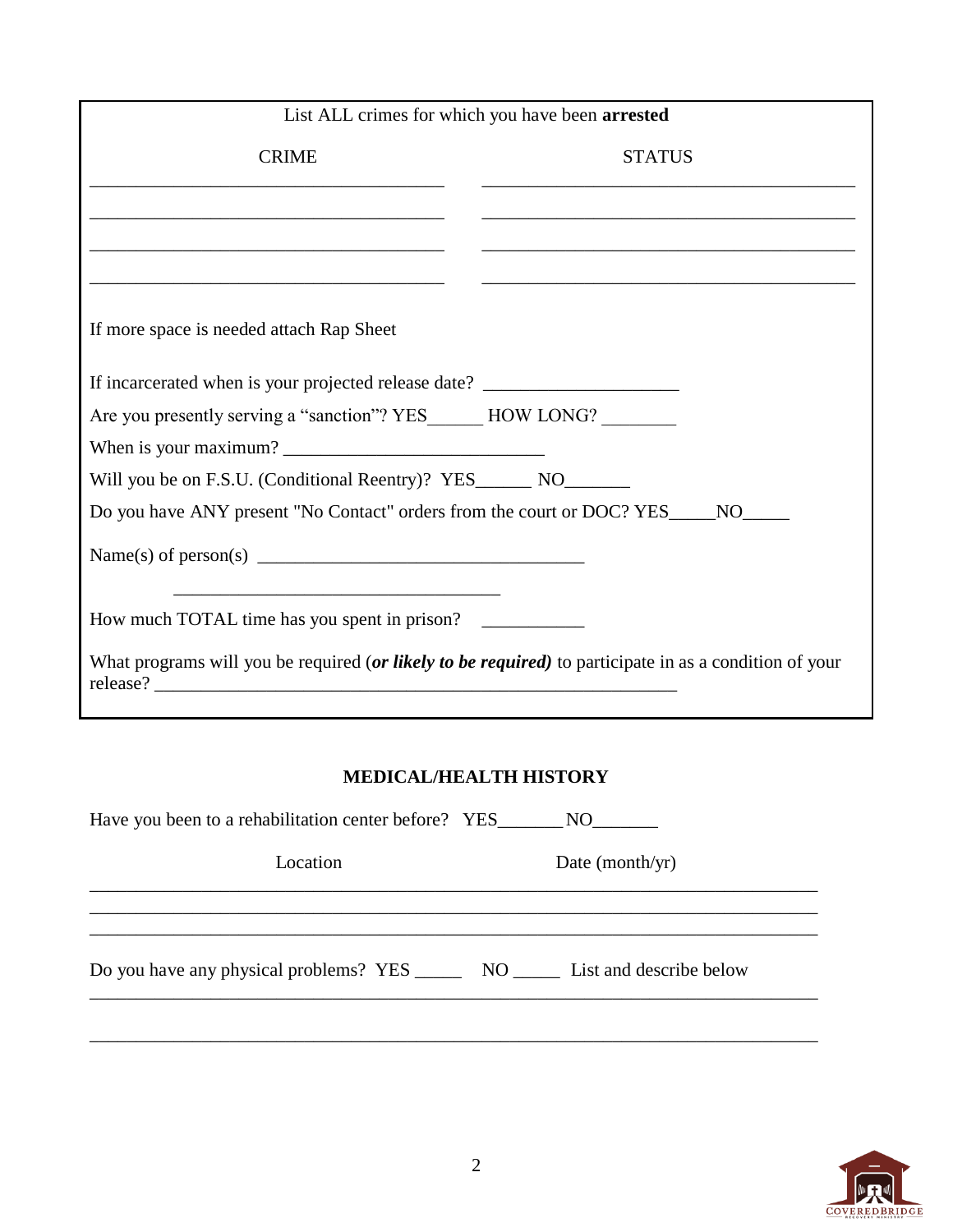|                    |                                                  | Have you been treated or are you being treated for mental illness or emotional problems?      |
|--------------------|--------------------------------------------------|-----------------------------------------------------------------------------------------------|
|                    |                                                  | ,我们也不能在这里的时候,我们也不能在这里的时候,我们也不能在这里的时候,我们也不能会在这里的时候,我们也不能会在这里的时候,我们也不能会在这里的时候,我们也不能             |
|                    |                                                  | List any medications that you are currently taking.                                           |
| Name of medication |                                                  | Reason                                                                                        |
|                    |                                                  | and the control of the control of the control of the control of the control of the control of |
|                    |                                                  | Have you taken medication for opiate dependency? YES_______ NO______                          |
|                    |                                                  | If so, what type? $\frac{1}{\sqrt{1-\frac{1}{2}} \cdot \frac{1}{\sqrt{1-\frac{1}{2}}}}$       |
|                    |                                                  | <b>MILITARY HISTORY</b>                                                                       |
|                    |                                                  | Military Service? YES ___ NO _____ What Branch _________________________________              |
|                    |                                                  |                                                                                               |
|                    |                                                  | <b>EDUCATION</b>                                                                              |
|                    |                                                  | High School—Highest grade Completed ______________G.E.D. ________________________             |
|                    |                                                  | College—Number of Years ___________ Did you graduate? YES ______ NO ____                      |
|                    |                                                  |                                                                                               |
|                    |                                                  | <b>JOB HISTORY</b>                                                                            |
|                    |                                                  | List any special job and/or vocational training that you've received.                         |
|                    |                                                  |                                                                                               |
|                    |                                                  |                                                                                               |
|                    |                                                  |                                                                                               |
|                    |                                                  |                                                                                               |
|                    |                                                  |                                                                                               |
|                    | List any work skills and abilities that you have |                                                                                               |
|                    |                                                  |                                                                                               |



\_\_\_\_\_\_\_\_\_\_\_\_\_\_\_\_\_\_\_\_\_\_\_\_\_\_\_\_\_\_\_\_\_\_\_\_\_\_\_\_\_\_\_\_\_\_\_\_\_\_\_\_\_\_\_\_\_\_\_\_\_\_\_\_\_\_\_\_\_\_\_\_\_\_\_\_\_\_\_\_\_\_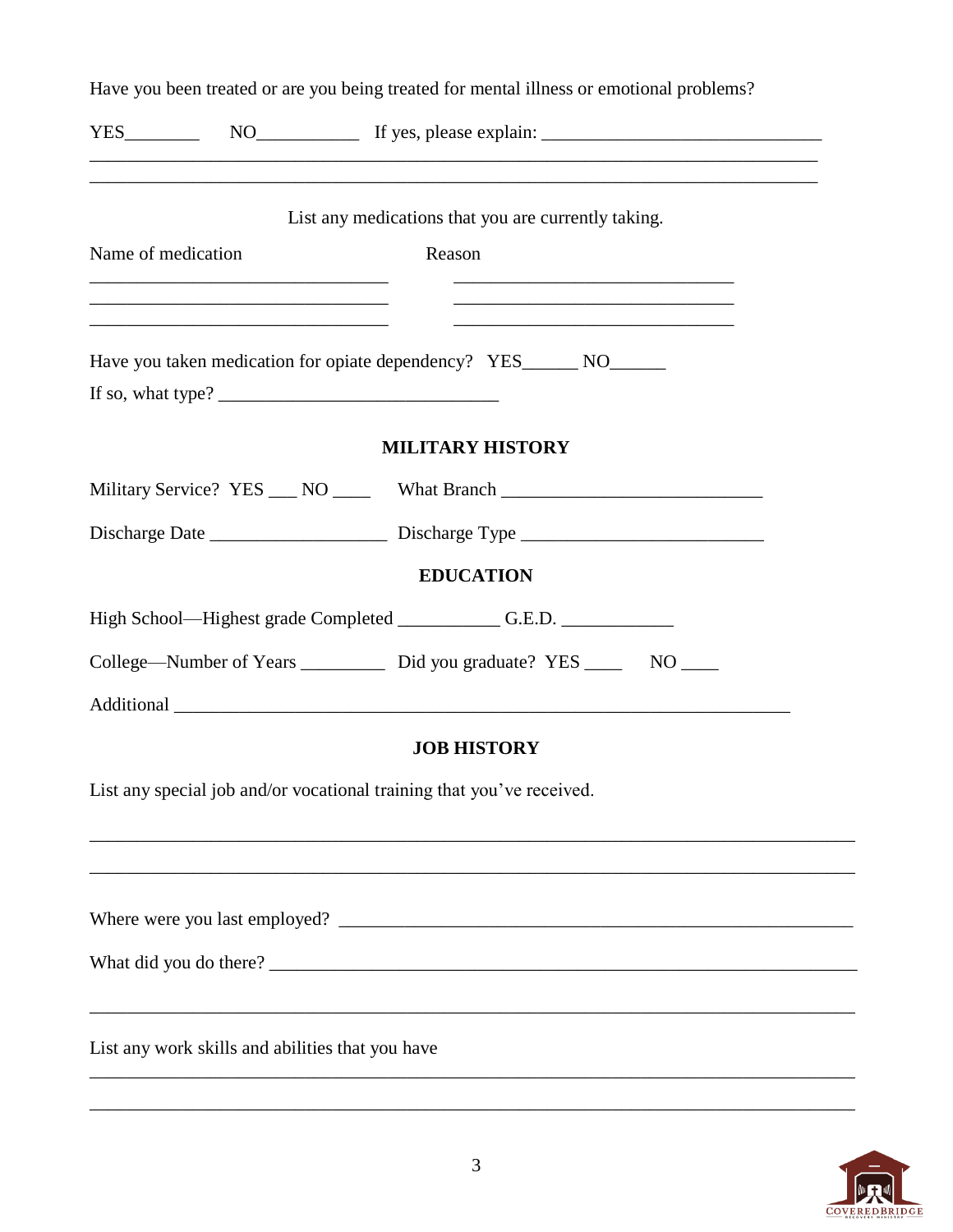List your job preferences below

Is there a job you would like to do if you could receive the education/training required?

#### **FAMILY BACKGROUND**

List below your brothers and sisters and their ages:

| Name                                                                                                                                                                                                                           |                                                                                                                       | Age | <u> 1990 - Johann Barbara, martin a</u>      |
|--------------------------------------------------------------------------------------------------------------------------------------------------------------------------------------------------------------------------------|-----------------------------------------------------------------------------------------------------------------------|-----|----------------------------------------------|
| <u> 1989 - Johann John Stoff, deutscher Stoffen und der Stoffen und der Stoffen und der Stoffen und der Stoffen</u>                                                                                                            |                                                                                                                       |     |                                              |
|                                                                                                                                                                                                                                |                                                                                                                       |     | the control of the control of the control of |
| Marital Status: Single _____ Married ____ Separated ____ Divorced ____ Widowed ____                                                                                                                                            |                                                                                                                       |     |                                              |
| Date of marriage<br><u>Date of Divorce or Separation</u>                                                                                                                                                                       |                                                                                                                       |     |                                              |
| Spouse's Name: 2008 Contract Contract Contract Contract Contract Contract Contract Contract Contract Contract Contract Contract Contract Contract Contract Contract Contract Contract Contract Contract Contract Contract Cont |                                                                                                                       |     |                                              |
|                                                                                                                                                                                                                                |                                                                                                                       |     |                                              |
|                                                                                                                                                                                                                                |                                                                                                                       |     |                                              |
|                                                                                                                                                                                                                                |                                                                                                                       |     |                                              |
| List below your children and their ages:                                                                                                                                                                                       |                                                                                                                       |     |                                              |
| Name                                                                                                                                                                                                                           |                                                                                                                       | Age |                                              |
|                                                                                                                                                                                                                                | <u> 1989 - Johann Stoff, deutscher Stoff, der Stoff, der Stoff, der Stoff, der Stoff, der Stoff, der Stoff, der S</u> |     |                                              |
|                                                                                                                                                                                                                                |                                                                                                                       |     |                                              |
|                                                                                                                                                                                                                                |                                                                                                                       |     |                                              |

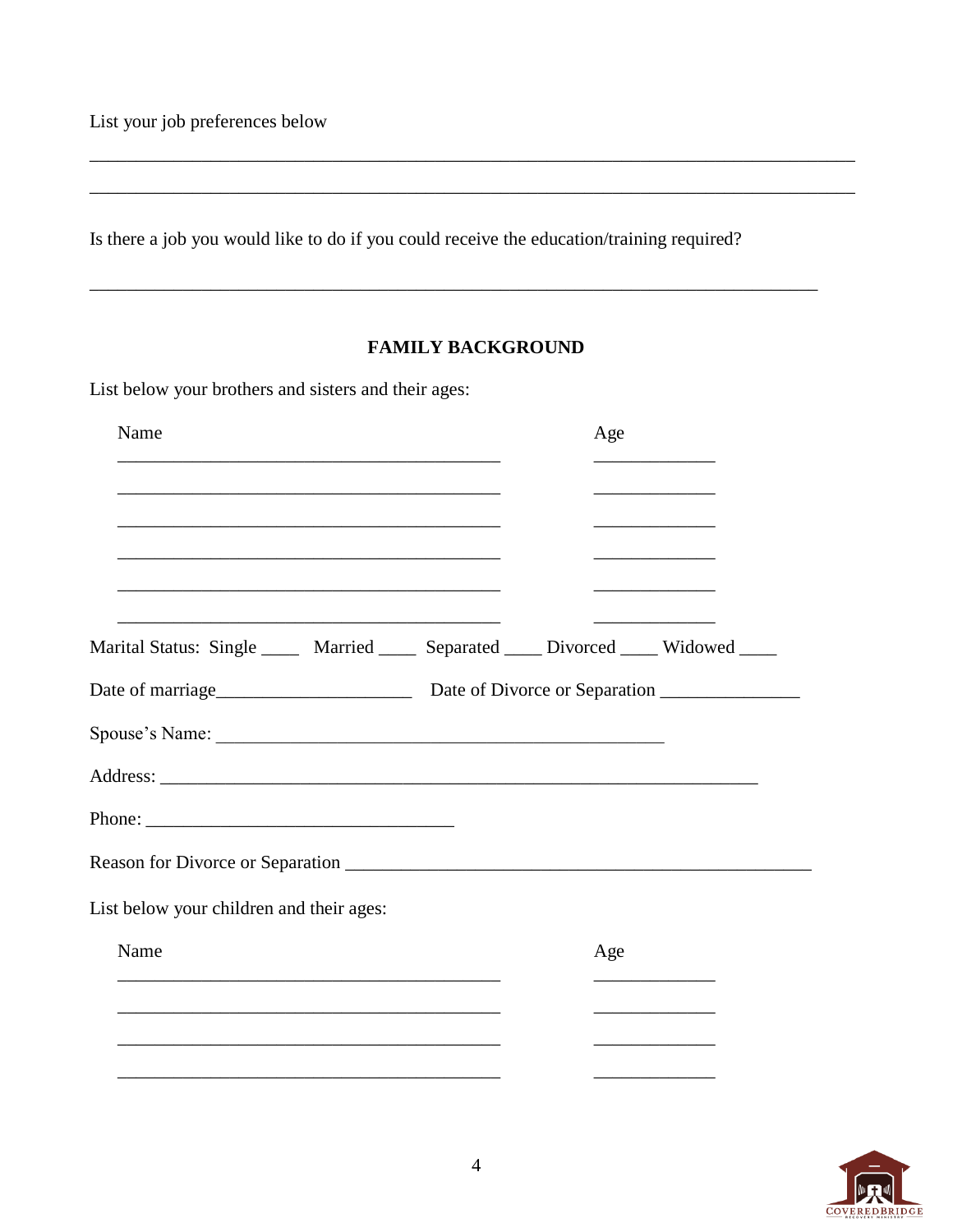\_\_\_\_\_\_\_\_\_\_\_\_\_\_\_\_\_\_\_\_\_\_\_\_\_\_\_\_\_\_\_\_\_\_\_\_\_\_\_\_\_\_\_\_\_\_\_\_\_\_\_\_\_\_\_\_\_\_\_\_\_\_\_\_\_\_\_\_\_\_\_\_\_\_\_\_\_

\_\_\_\_\_\_\_\_\_\_\_\_\_\_\_\_\_\_\_\_\_\_\_\_\_\_\_\_\_\_\_\_\_\_\_\_ \_\_\_\_\_\_\_\_\_\_\_\_\_

\_\_\_\_\_\_\_\_\_\_\_\_\_\_\_\_\_\_\_\_\_\_\_\_\_\_\_\_\_\_\_\_\_\_\_\_ \_\_\_\_\_\_\_\_\_\_\_\_\_

\_\_\_\_\_\_\_\_\_\_\_\_\_\_\_\_\_\_\_\_\_\_\_\_\_\_\_\_\_\_\_\_\_\_\_\_ \_\_\_\_\_\_\_\_\_\_\_\_\_

List all dependents that you are obligated to support that aren't listed among your children

Name Age

| Phone: $\frac{1}{\sqrt{1-\frac{1}{2}} \cdot \frac{1}{2} \cdot \frac{1}{2} \cdot \frac{1}{2} \cdot \frac{1}{2} \cdot \frac{1}{2} \cdot \frac{1}{2} \cdot \frac{1}{2} \cdot \frac{1}{2} \cdot \frac{1}{2} \cdot \frac{1}{2} \cdot \frac{1}{2} \cdot \frac{1}{2} \cdot \frac{1}{2} \cdot \frac{1}{2} \cdot \frac{1}{2} \cdot \frac{1}{2} \cdot \frac{1}{2} \cdot \frac{1}{2} \cdot \frac{1}{2} \cdot \frac{1}{2} \cdot \frac{1}{2} \cdot \frac{1}{2$ |  |
|---------------------------------------------------------------------------------------------------------------------------------------------------------------------------------------------------------------------------------------------------------------------------------------------------------------------------------------------------------------------------------------------------------------------------------------------------|--|
|                                                                                                                                                                                                                                                                                                                                                                                                                                                   |  |

| Father's Name (if living): |  |
|----------------------------|--|
|                            |  |
|                            |  |
|                            |  |

#### **ALCOHOL AND DRUG HISTORY**

Age that you first drank: \_\_\_\_\_\_\_\_ Age that you first used drugs: \_\_\_\_\_\_\_\_

What was the drug? \_\_\_\_\_\_\_\_\_\_\_\_\_\_\_\_\_\_\_\_\_\_\_

Is there a history of alcoholism or drug abuse in your family? YES \_\_\_\_\_\_ NO \_\_\_\_\_\_\_

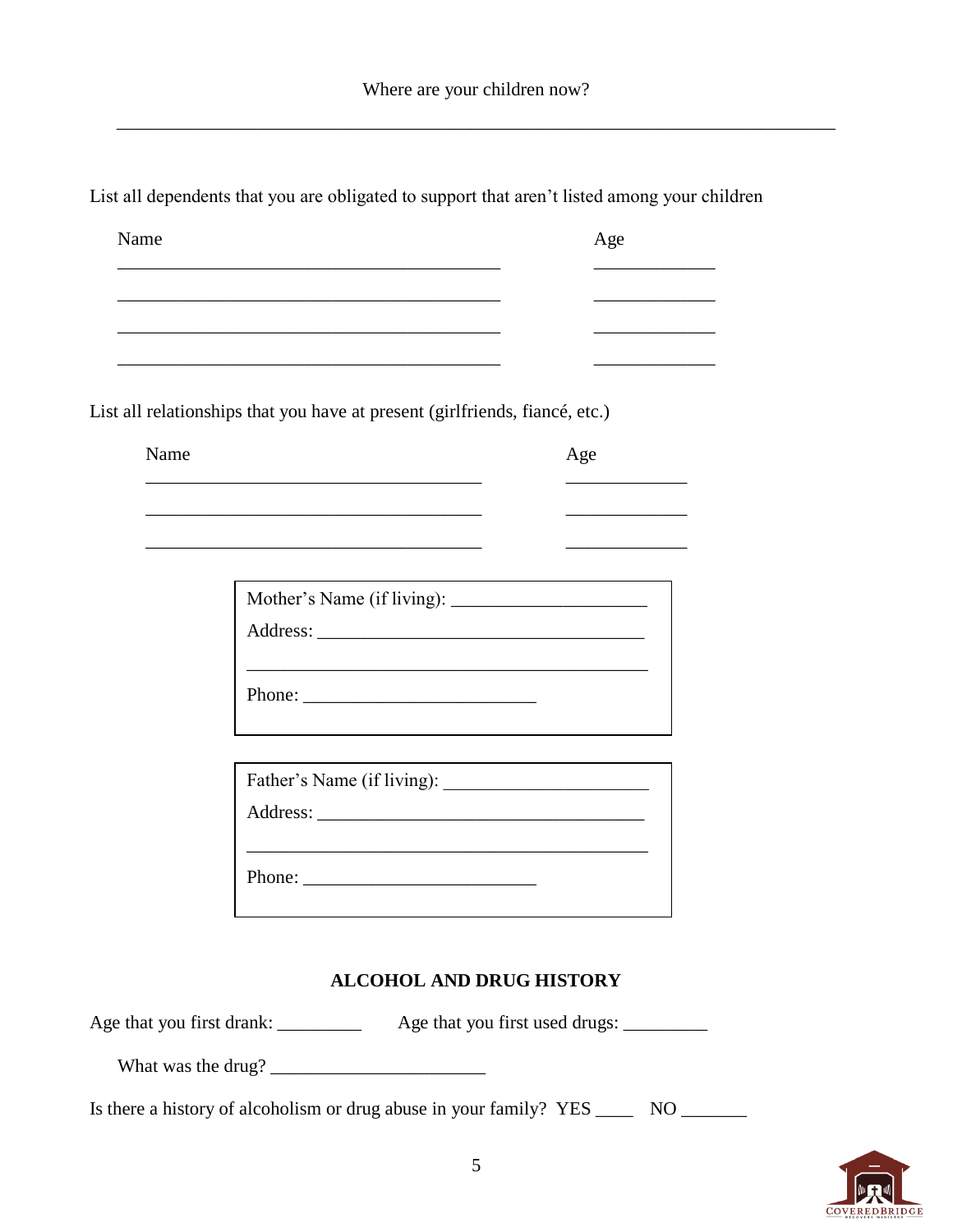List all *illegal drugs* you have used and the approximate age that you used.

| <b>DRUG NAME</b>                                        | <b>AGE WHEN USED</b> |
|---------------------------------------------------------|----------------------|
|                                                         |                      |
|                                                         |                      |
|                                                         |                      |
|                                                         |                      |
|                                                         |                      |
| <b>OVER-THE COUNTER DRUG (ABUSED)</b>                   | <b>AGE WHEN USED</b> |
|                                                         |                      |
|                                                         |                      |
|                                                         |                      |
|                                                         |                      |
|                                                         |                      |
|                                                         |                      |
| List the problems caused by your alcohol and drug abuse |                      |
| Legal:                                                  |                      |
|                                                         |                      |
|                                                         |                      |
|                                                         |                      |
|                                                         |                      |

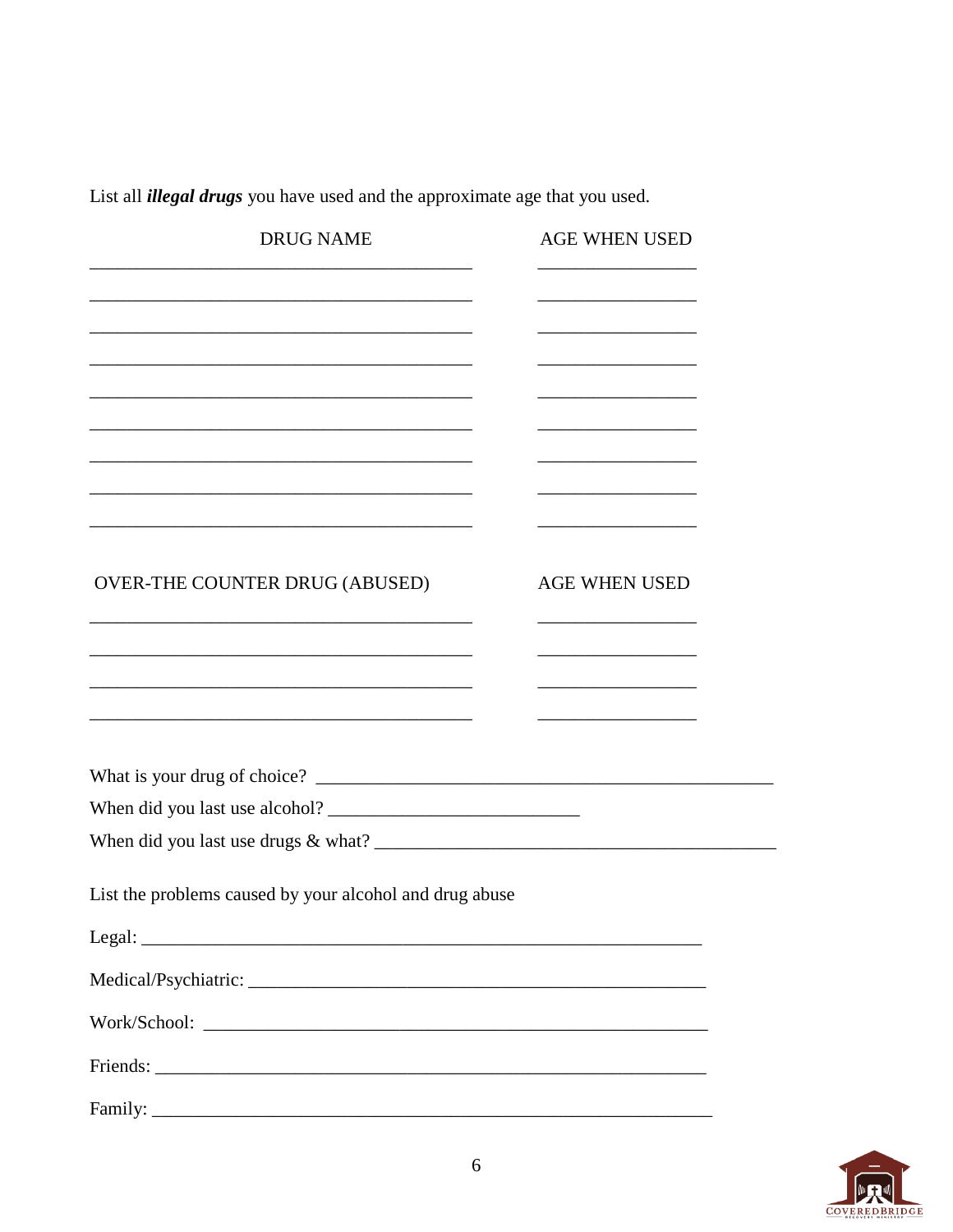| How long would you say you've had a problem with drugs and/or alcohol?          |
|---------------------------------------------------------------------------------|
|                                                                                 |
| Have you ever attended AA or NA meetings? YES ______ NO ________                |
| Have you attempted to quit drinking or stop using in the past? YES ____ NO ____ |
| Have you had success staying clean/sober? How long? _________ When?             |

### **RELIGIOUS BACKGROUND**

| Church Attendance per month (circle) $0 \t 1 \t 2 \t 3 \t 4 +$                        |
|---------------------------------------------------------------------------------------|
| Did your family go to church when you were young? YES __ NO __ Don't remember __      |
| Have you been baptized? YES ______ NO _______ Don't know ____ How old were you? _____ |
| Do you believe in God? YES _______ NO _______ Don't know                              |
| Do you pray to God? YES ____ NO _____ OFTEN ____ OCCASIONALLY _____                   |
| Who is Jesus to you?                                                                  |
| ,我们也不能在这里的人,我们也不能在这里的人,我们也不能在这里的人,我们也不能在这里的人,我们也不能在这里的人,我们也不能在这里的人,我们也不能在这里的人,我们也     |
| Do you read the Bible? YES ____ NO ____ OFTEN ____ OCCASIONALLY ____                  |
| Have you experienced any changes in your life spiritually?                            |
|                                                                                       |
|                                                                                       |
| Please answer the following questions to the best of your ability.                    |
| What is your problem?                                                                 |
|                                                                                       |
|                                                                                       |
|                                                                                       |

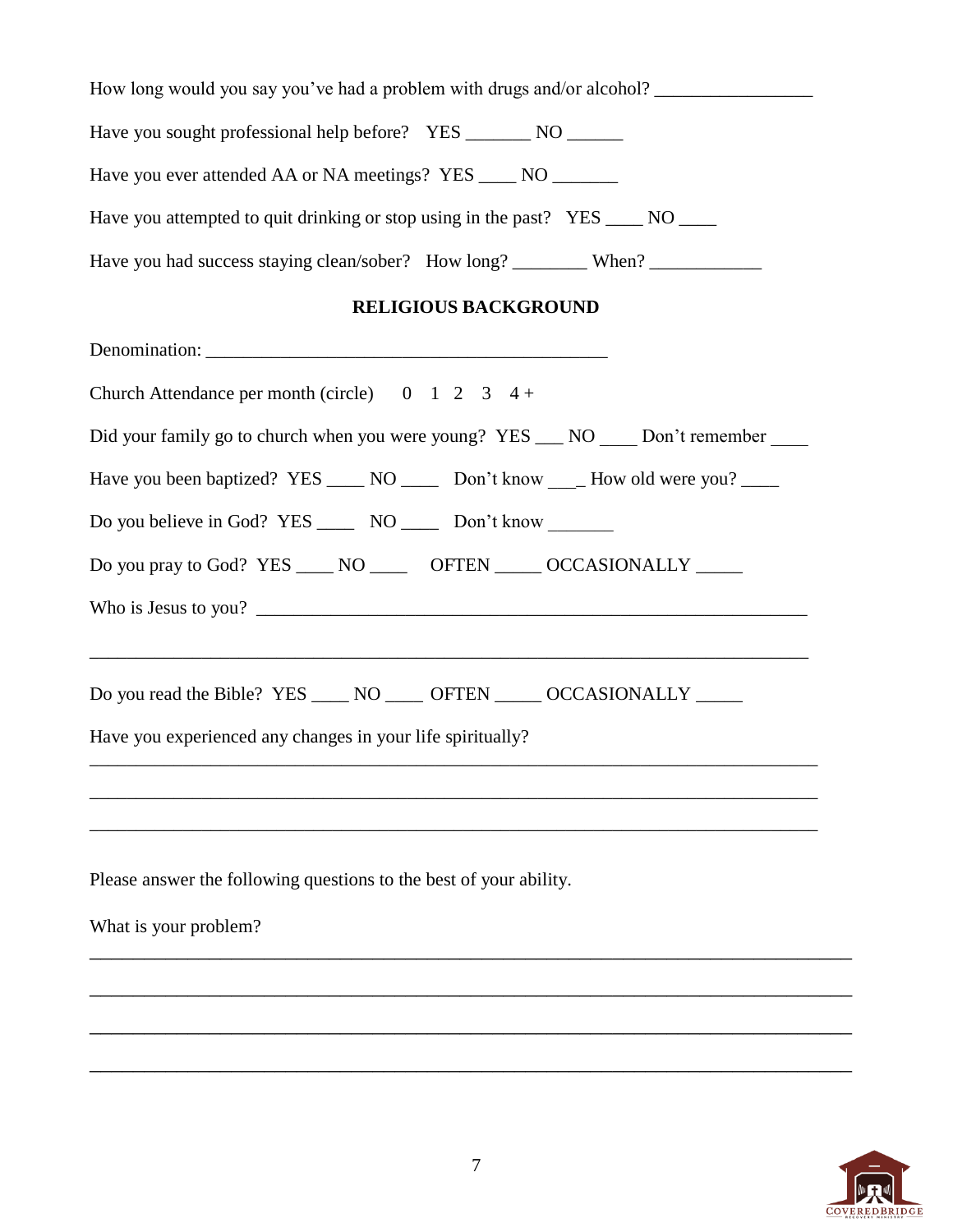What have you done about it?

In what ways do you believe we can we help you?

What, if anything, do you fear?

As you see yourself, what kind of person are you? Describe yourself:

#### PERSONAL REFERENCE LIST

| Current Caseworkers name: University of the Caseworkers name: |        |  |
|---------------------------------------------------------------|--------|--|
|                                                               | Phone: |  |